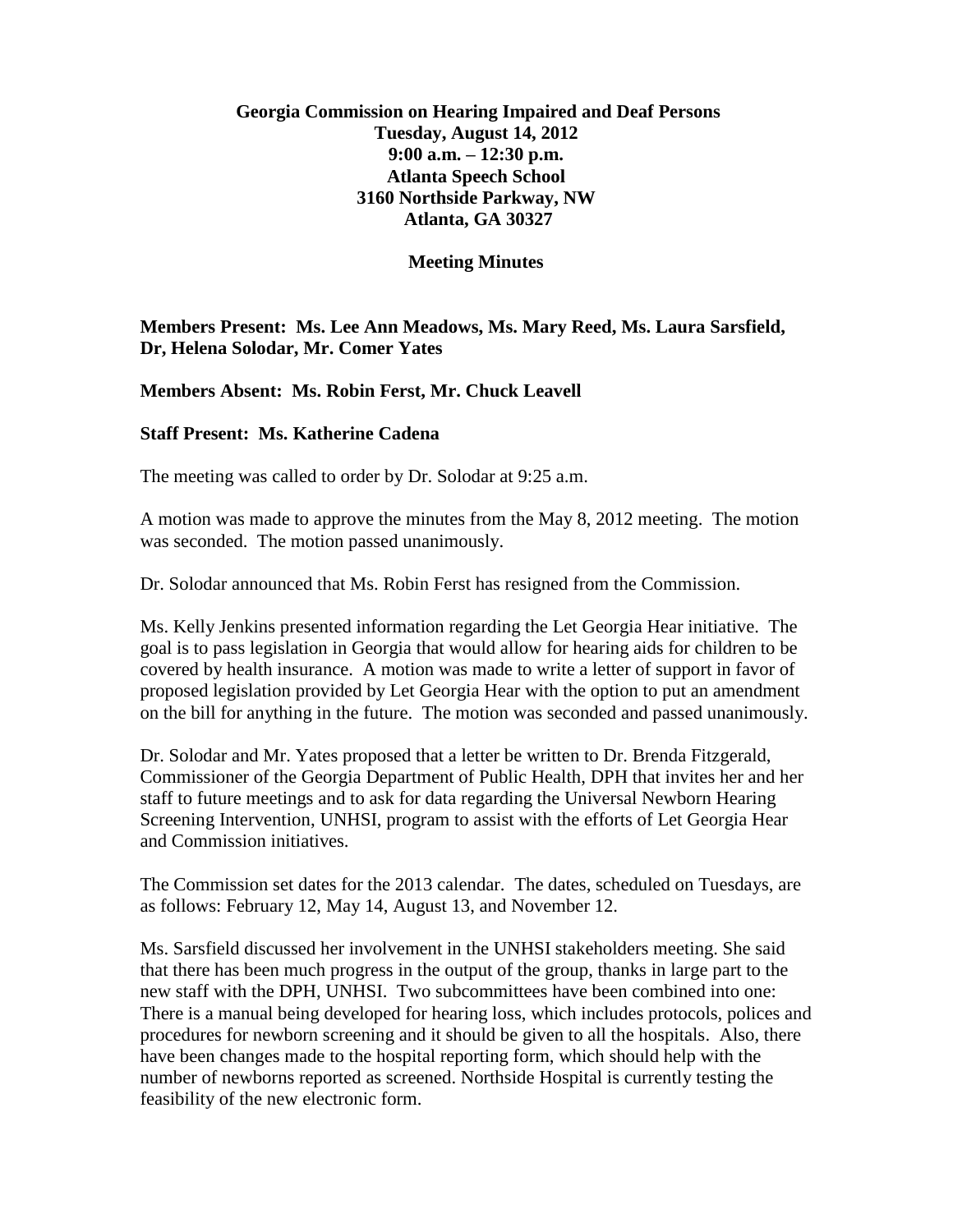Dr. Solodar and Mr. Yates discussed the importance of the Commission working with DPH to advance current outcomes for children who are identified with hearing loss, including looking to DPH Commissioner, Brenda Fitzgerald for her leadership.

Dr. Solodar stated that the Commission has a partnership with the Georgia Lions Lighthouse Foundation, GLLF, in the Adopt-A-Band, AAB, initiative where any donations achieved through joint collaborative fundraising efforts can be deposited into GLLF's account and be earmarked for the AAB initiative. However, the Commission is also in the process of opening a bank account through the Georgia Department of Human Services, DHS. Ms. Cadena explained that the chief financial officer for DHS is reviewing the request to determine the best course of action for the Commission. Ms. Cadena informed the Commission that her recommendation to the CFO was for the Commission to have its own checks and to have access to make deposits.

Dr. Solodar discussed updates on the clinical AuD. Audiology program from Nova Southeastern University that will be located in the Atlanta metropolitan area. She stated that she was informed the Southern Association of Colleges and Schools approved the program to be in Georgia. However, she does not know the site of where the school will be located. A preliminary curriculum has been completed. The school is still expected to be operational by the fall of 2013.

Mr. Yates introduced Ms. Jessica Bergeron to present information about the Georgia Pathway Project, GPP, focused on achieving grade level reading for children who are deaf or hard-of-hearing by third grade by the year 2020. The program participants launched a website that serves as a community of practice for educators. The website has a professional development section, called a mentoring section, a knowledge center section, a library of resources, and a virtual teacher's lounge. Not only is early intervention and identification important, but parent engagement is also imperative. The upcoming changes to the website will include adding a search engine and recategorizing links and resources. One of the biggest obstacles to ensuring children can read at third grade level is identifying children who are lost to follow-up after being referred in the UNHSI program. Staff participants in the GPP are researching other states to identify how those states address loss to follow-up cases. The website, and program participation is available to educators all over the state of Georgia and nationally. Currently, over 300 professionals who serve children who are deaf and hard-of-hearing are registered to use the site. Any teacher, mainstream and/or teachers for the deaf and hard-of-hearing can register to use the site.

Ms. Sarsfield discussed the Loop Across America public awareness initiative. A meeting was held with stakeholders to regroup and reassess issues that have come up in the past. The stakeholders discussed creating a list of certified contact installers from the state and adding an audiologist from the Georgia Academy of Audiology to accompany site visits to provide education after a venue expresses interest in installing loops.

Dr. Solodar discussed the AAB public awareness initiative. She stated at the International Drum Corps show in July, 115 ear plugs were sold, and donations collected added up to \$1150. Two Athens-Clarke County area high school bands have been fitted for ear plugs. Mr. Yates, Ms. Ferst, and Dr. Solodar's company, Audiological